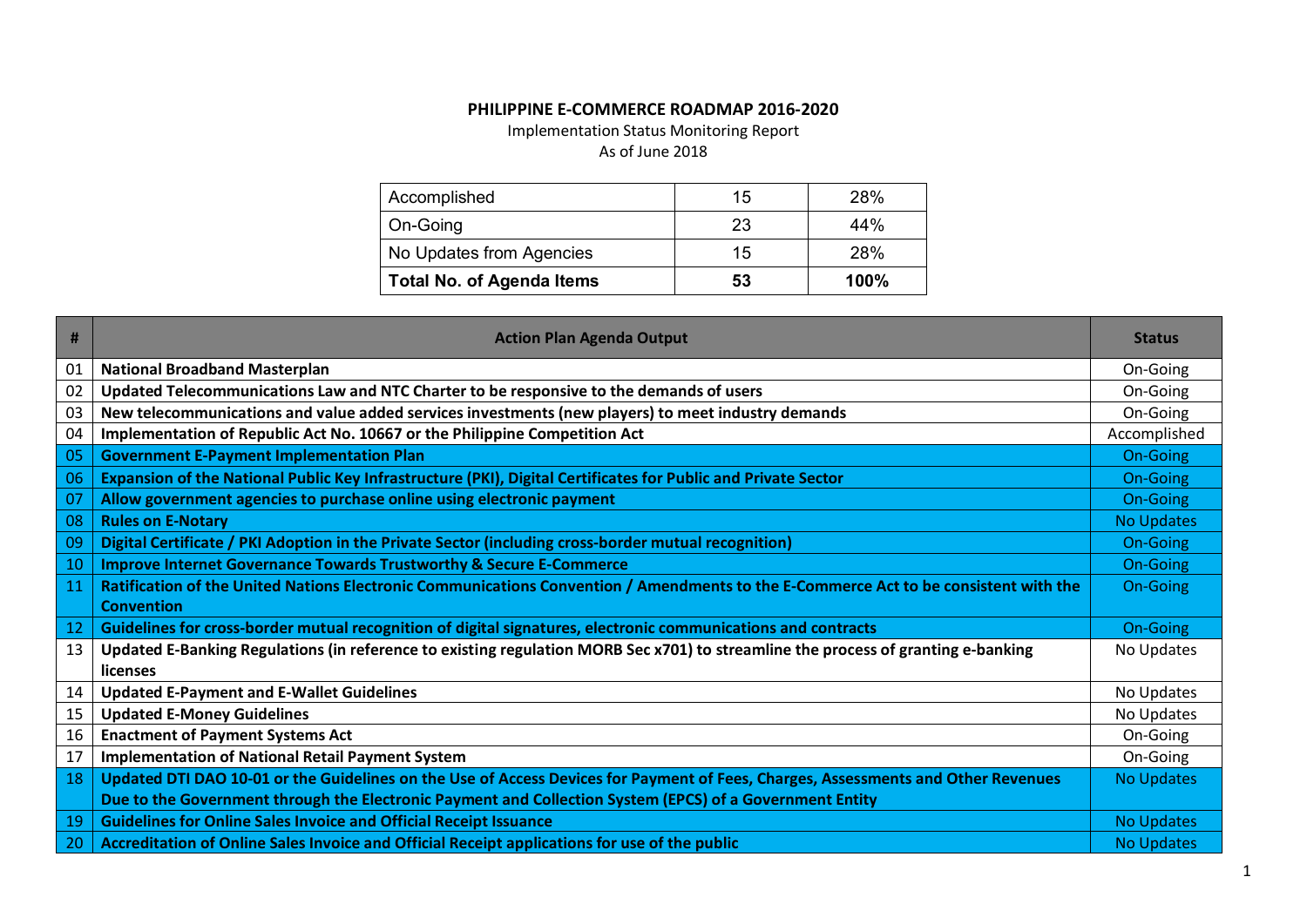| 21 | <b>Merchant and Consumer Complaint Online Dispute Resolution Process</b>                                                               | On-Going          |
|----|----------------------------------------------------------------------------------------------------------------------------------------|-------------------|
| 22 | <b>Revised Consumer Act of the Philippines</b>                                                                                         | On-Going          |
| 23 | <b>Sales Promotion Guidelines for Online Promotions</b>                                                                                | No Updates        |
| 24 | <b>Online Application, Approval, Payment of Sales Promotion Permits</b>                                                                | No Updates        |
| 25 | Accreditation scheme for Data Privacy, Security, and Identity Verification Seal Issuers                                                | <b>On-Going</b>   |
| 26 | <b>BIR Certificate of Registration for Websites</b>                                                                                    | <b>No Updates</b> |
|    | *Must be at least one year of business to get a seal in compliance to all BIR requirements                                             |                   |
| 27 | <b>Websites as a Business Branch (BIR Circular)</b>                                                                                    | <b>No Updates</b> |
|    | * Different official receipt set from those used with physical stores.                                                                 |                   |
|    | * Not necessary for entrepreneur whose website is its primary branch                                                                   |                   |
| 28 | Philippine Trade Repository (serve as one-stop-shop for information pertaining to trade and cargo clearance)                           | Accomplished      |
| 29 | Implementation of National Single Window Project version 2                                                                             | On-Going          |
| 30 | Amendment to EO 482 to make the NSW use mandatory                                                                                      | Accomplished      |
| 31 | <b>ASEAN Single Window Framework</b>                                                                                                   | Accomplished      |
| 32 | Pass the Customs Modernization and Tariff Act, which includes the increase in "de minimis value" for exemption from payment of         | Accomplished      |
|    | customs duties from PhP10.00 to PhP10,000.00                                                                                           |                   |
| 33 | Philippine Postal Corporation as "cash on delivery" (COD) pick-up points                                                               | No Updates        |
| 34 | Incentive package for digital startups                                                                                                 | Accomplished      |
| 35 | Amendment of the Corporation Code to allow "one person corporations" (OPC)                                                             | Accomplished      |
|    |                                                                                                                                        |                   |
| 36 | FAQs to clarify which of the existing legislations or regulations are applicable for specific types of e-commerce businesses.          | No Updates        |
| 37 | Amendment of the Retail Trade Liberalization Act                                                                                       | On-Going          |
| 38 | Push for the creation of Data Privacy Commission                                                                                       | Accomplished      |
| 39 | Data Privacy Guidelines for the Government                                                                                             | Accomplished      |
| 40 | Update DTI DAO No. 8 of 2006 or the Data Privacy Guidelines for Information and Communications Systems in the Private Sector           | Accomplished      |
| 41 | <b>Cybercrime Online Reporting and Legal Assistance Network</b>                                                                        | Accomplished      |
| 42 | <b>Cybercrime Investigation &amp; Coordination Center</b>                                                                              | Accomplished      |
| 43 | <b>National Computer Emergency Response Center</b>                                                                                     | On-Going          |
| 44 | <b>E-Commerce offering in Colleges</b>                                                                                                 | Accomplished      |
| 45 | Government training programs on e-commerce                                                                                             | Accomplished      |
| 46 | E-Commerce subjects in K-12 included in the entrepreneurship                                                                           | Accomplished      |
| 47 | Cooperate with the APEC Business Advisory Council (ABAC) in identifying and promoting strategic e-commerce platforms and innovative    | On-Going          |
|    | business models for MSMEs to support buying and selling activities (B2C), business matching opportunities (B2B), and online to offline |                   |
|    | commerce (O2O)                                                                                                                         |                   |